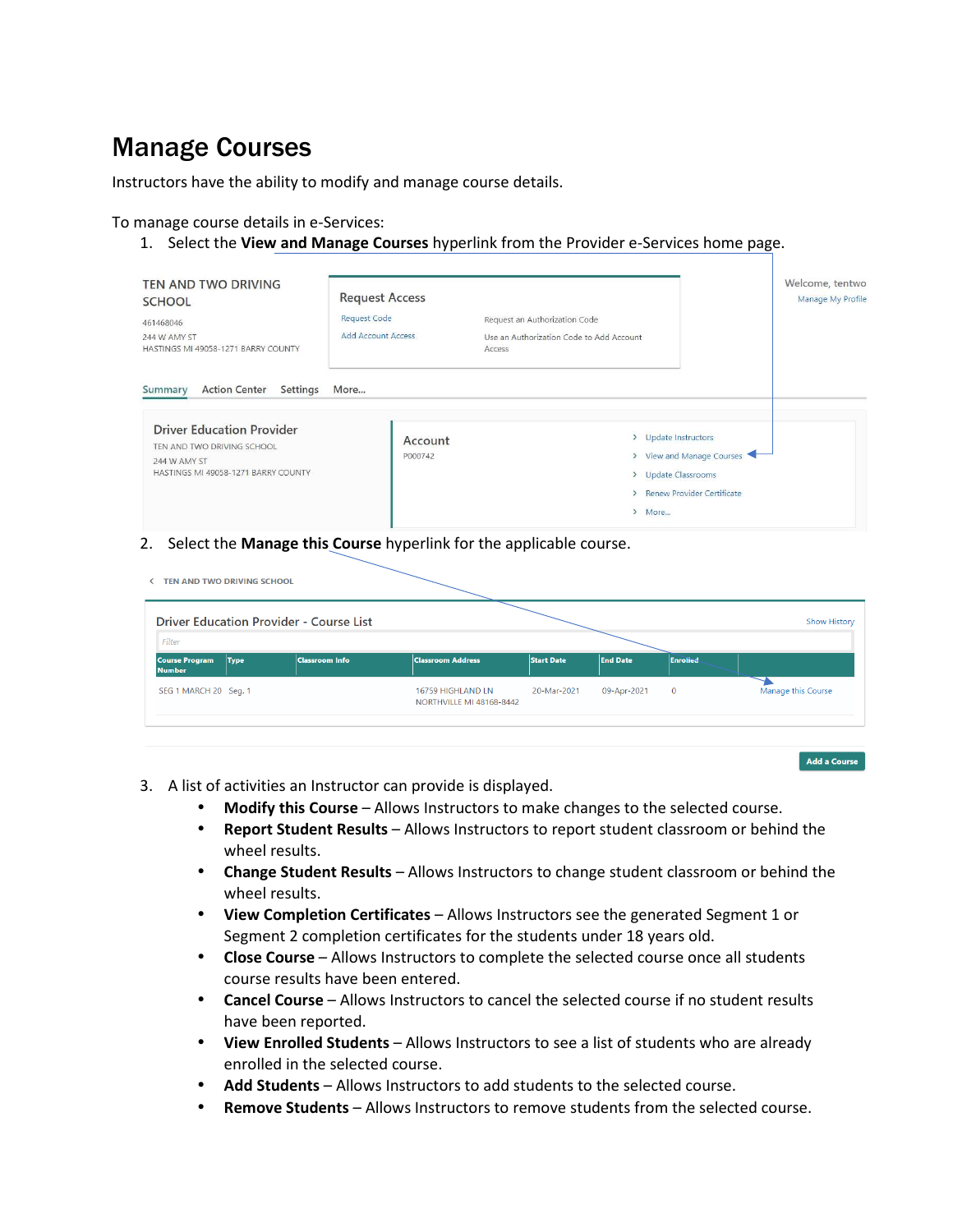| <b>SEG 1 MARCH 20</b>               |                                                                                        |
|-------------------------------------|----------------------------------------------------------------------------------------|
| 3/20/2021 - 4/9/2021                |                                                                                        |
| Course                              |                                                                                        |
| Modify this Course                  | Make changes to this scheduled course.                                                 |
| <b>Report Student Results</b>       | Report student classroom or behind the wheel results                                   |
| <b>Change Student Results</b>       | Change student classroom or behind the wheel results                                   |
| <b>View Completion Certificates</b> | See the generated Segment 1 or 2 completion certificates for those under 18-years old. |
| Close this Course                   | Mark course as complete once all student results have been entered.                    |
| <b>Cancel this Course</b>           | Cancel course if no student results have been reported                                 |
| <b>Students</b>                     |                                                                                        |
| <b>View Enrolled Students</b>       | See which students are already enrolled in this course.                                |
| <b>Add Students</b>                 | Add students to this course.                                                           |
| <b>Remove Students</b>              | Select students to remove from this course.                                            |
|                                     |                                                                                        |

## Modify Course

Once a course has been added on e-Services, the course details can be modified until the course is completed. This activity allows Instructors to edit the course start and end date, course schedule, classroom location, instructor, and instructor type.

To modify a course on e-Services:

1. From the course list page, select the **Manage this course** hyperlink.

|                                        |      | <b>Driver Education Provider - Course List</b> |                                               |                   |                 |                 | <b>Show History</b> |
|----------------------------------------|------|------------------------------------------------|-----------------------------------------------|-------------------|-----------------|-----------------|---------------------|
| Filter                                 |      |                                                |                                               |                   |                 |                 |                     |
| <b>Course Program</b><br><b>Number</b> | Type | <b>Classroom Info</b>                          | <b>Classroom Address</b>                      | <b>Start Date</b> | <b>End Date</b> | <b>Enrolled</b> |                     |
| SEG 1 MARCH 20 Seg. 1                  |      |                                                | 16759 HIGHLAND LN<br>NORTHVILLE MI 48168-8442 | 20-Mar-2021       | 09-Apr-2021     | $\overline{0}$  | Manage this Course  |
|                                        |      |                                                |                                               |                   |                 |                 |                     |

Add a Course

2. You will then be directed to a new page with all of the options an instructor has for the course they selected. On this page, select the **Modify this Course** hyperlink.

| <b>SEG 1 MARCH 20</b>               |                                                                                        |
|-------------------------------------|----------------------------------------------------------------------------------------|
| 3/20/2021 - 4/9/2021                |                                                                                        |
| Course                              |                                                                                        |
| Modify this Course                  | Make changes to this scheduled course.                                                 |
| <b>Report Student Results</b>       | Report student classroom or behind the wheel results                                   |
| <b>Change Student Results</b>       | Change student classroom or behind the wheel results                                   |
| <b>View Completion Certificates</b> | See the generated Segment 1 or 2 completion certificates for those under 18-years old. |
| Close this Course                   | Mark course as complete once all student results have been entered.                    |
| <b>Cancel this Course</b>           | Cancel course if no student results have been reported                                 |
| <b>Students</b>                     |                                                                                        |
| <b>View Enrolled Students</b>       | See which students are already enrolled in this course.                                |
| <b>Add Students</b>                 | Add students to this course.                                                           |
| <b>Remove Students</b>              | Select students to remove from this course.                                            |
|                                     |                                                                                        |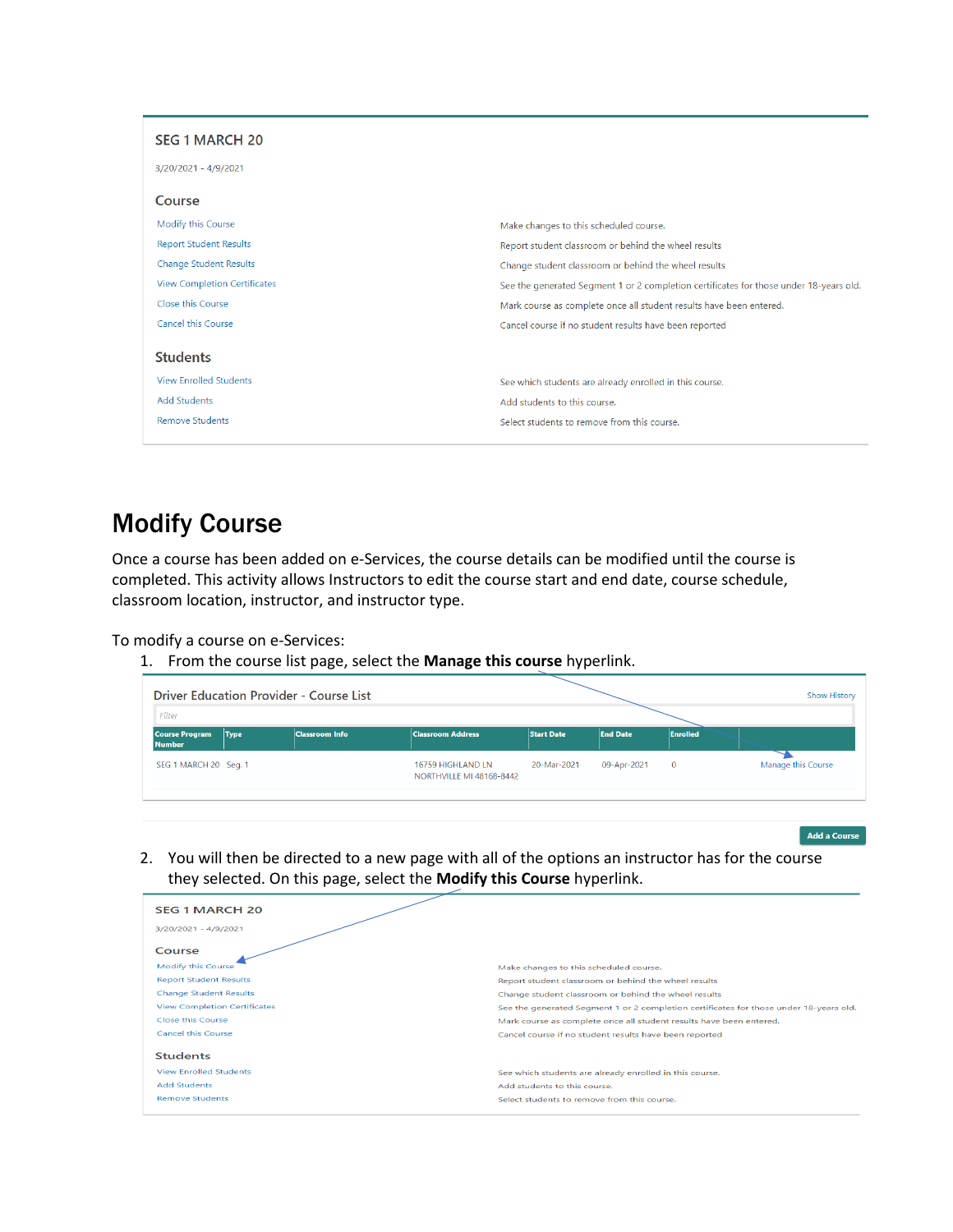3. This will take you back to the course information page where you can modify the projected start and end times. Once this section is completed, move on to the next section by selecting the **Next** button.

| <b>Course Addition</b> | <b>Course Information (SEG 1 MARCH 20)</b> |                                           |  |  |
|------------------------|--------------------------------------------|-------------------------------------------|--|--|
| Course Information     | Course Type                                | Course Program Number (unique identifier) |  |  |
|                        | Segment 1                                  | SEG 1 MARCH 20                            |  |  |
|                        | <b>Projected Start Date</b>                | Projected End Date                        |  |  |
|                        | 20-Mar-2021                                | 09-Apr-2021                               |  |  |

### 4. Next you can modify the class schedule.

| <b>Course Addition</b>    | Course Schedule (SEG 1 MARCH 20) |                   |                                                     |
|---------------------------|----------------------------------|-------------------|-----------------------------------------------------|
| <b>Course Information</b> | Default Start Time               | Default End Time  |                                                     |
| Course Schedule           | $\checkmark$                     | <b>Update</b>     | <b>Update</b><br>$\checkmark$                       |
|                           | <b>Class Date</b>                | <b>Start Time</b> | <b>End Time</b>                                     |
|                           | 22-Mar-2021                      | 03:00 PM          | 05:00 PM                                            |
|                           | 23-Mar-2021                      | 03:00 PM          | 05:00 PM                                            |
|                           | 24-Mar-2021                      | 03:00 PM          | 05:00 PM                                            |
|                           | 25-Mar-2021                      | 03:00 PM          | 05:00 PM                                            |
|                           | 26-Mar-2021                      | 03:00 PM          | 05:00 PM                                            |
|                           | 29-Mar-2021                      | 03:00 PM          | 05:00 PM                                            |
|                           | 30-Mar-2021                      | 03:00 PM          | 05:00 PM                                            |
|                           | 31-Mar-2021                      | 03:00 PM          | 05:00 PM                                            |
|                           | 01-Apr-2021                      | 03:00 PM          | 05:00 PM                                            |
|                           | 02-Apr-2021                      | 03:00 PM          | 05:00 PM                                            |
|                           | 05-Apr-2021                      | 03:00 PM          | 05:00 PM                                            |
|                           | 06-Apr-2021                      | 03:00 PM          | 05:00 PM                                            |
|                           |                                  | $\checkmark$      |                                                     |
| Cancel                    |                                  |                   | < Previous<br>$\left  \right\rangle$<br><b>Next</b> |